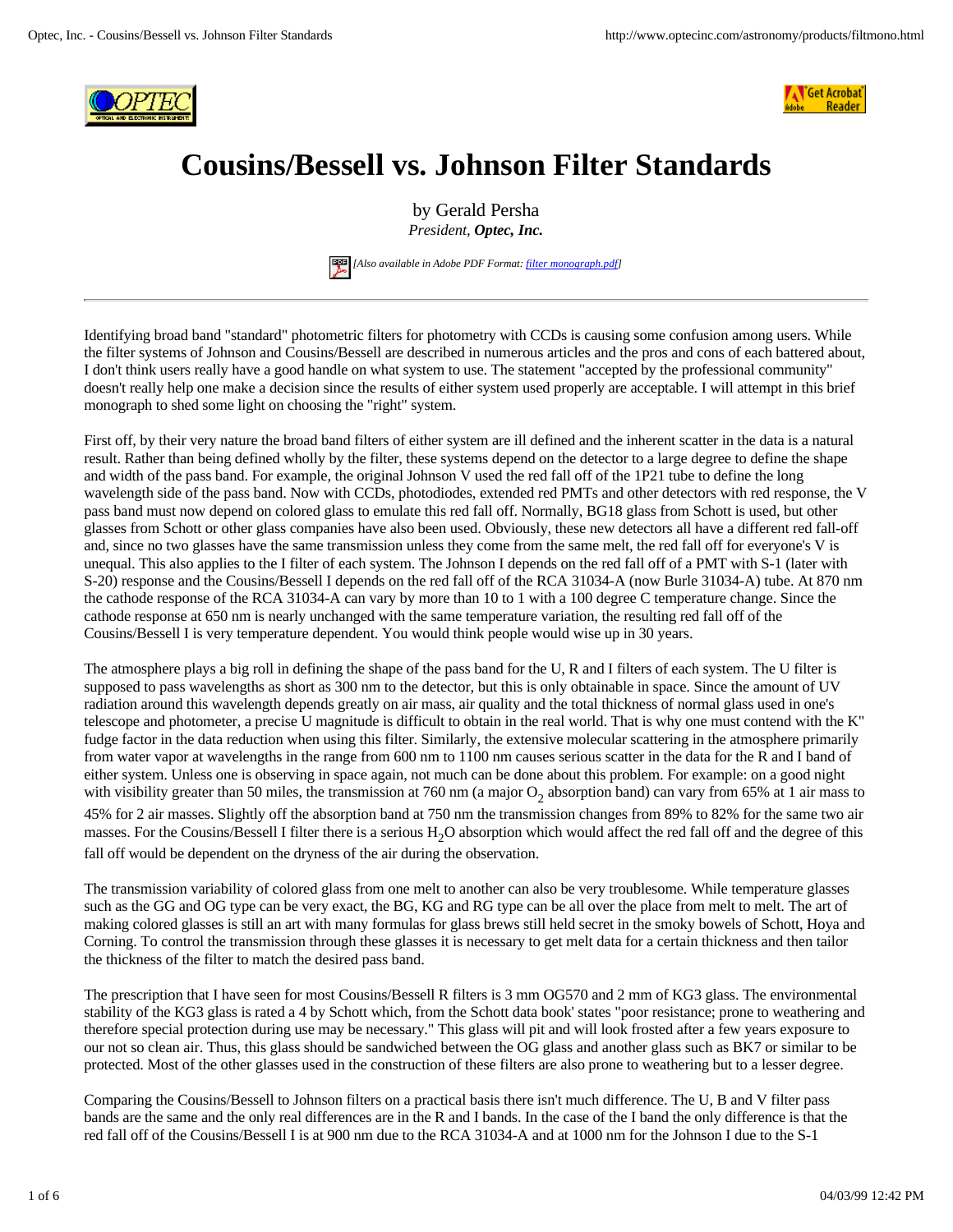response. The short wavelength cut-on at 700 nm is the same for both filters. The Optec I filter has a cut on closer to 750 nm which was implemented after it became clear from users that, to minimize the transformation coefficient epsilon for (V-I), the pass band needed to be pushed more to the red. One can only speculate that the published detector/filter response function from Johnson was slightly off - perhaps his RG type glass was redder than expected.

A Johnson I filter can be magically transformed to a Cousins/Bessell I by using a detector with similar response to the RCA tube or by having an expensive dielectric "short pass" coating with a cut off at 870 nm applied to the filter. Nearly all commercial Cousins/Bessell I filters I have seen advertised do not have this coating. How they can be called a Cousins/Bessell I when used with a CCD camera escapes me. I won't even get into the optical problems of these type of coatings.

The Cousins/Bessell and Johnson R filters are different but not by very much. The Cousins/Bessell R passes a little more on the blue side compared to the Johnson R. The important thing to consider is that either system is transformable to the other. That is having V and R Johnson magnitudes one can compute a Cousins/Bessell R and the opposite is true as well. This cross relationship also apples to the I filter. Considering all the other sources of error in a wide band system, the inaccuracies due to the transformation process are minor indeed.

Whether one chooses a Cousins/Bessell or Johnson system is not really the central issue. It is more important to establish what the principal astronomer or the variable star organization you are working with requires for a photometric system. Purchasing either a well designed and manufactured set of Johnson or Cousins/Bessell filters, in my opinion, would be equally a good choice. It is well know that most professional observatories with large telescopes and super expensive CCD cameras use Cousins/Bessell filters, but to compare one's own 10 inch SCT with a ST-6 camera to that for the purpose of selecting filters would be a little presumptuous on ones part. The great body of photometric data over the last 50 years from both amateur and professional telescopes has been made mostly with the Johnson system for better or worst.

Optec has sold hundreds of Johnson UBVRI filter sets over the last 20 years. These filter sets have been used successfully in both amateur and professional observatories through out the world. Our original Johnson set was first used with Optec's SSP-1, SSP-2 and SSP-3 silicon photodiode photometer. Later, a similar Johnson set comprising UBVR was designed in 1989 to be used with our SSP-5 photometer using a multialkali PMT.

In conclusion, I would like to restate that, scientifically, both systems are equally acceptable for wide band photometry. Again, scientifically, both systems are flawed for the reasons stated above. The design and quality and implementation of the filters selected should be of top concern for the user regardless of the system chosen.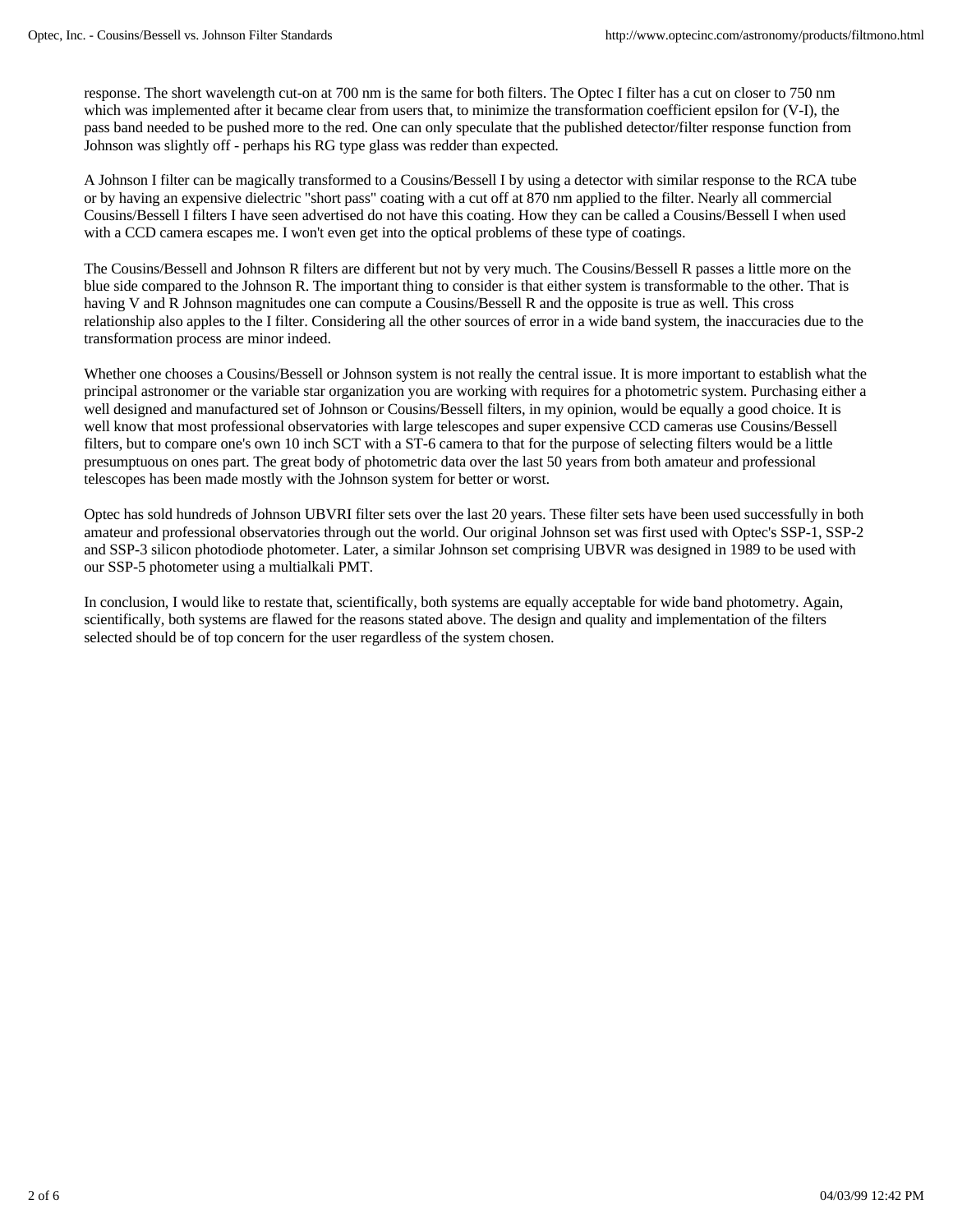

*(Right click with most viewers to see this image at full resolution.)*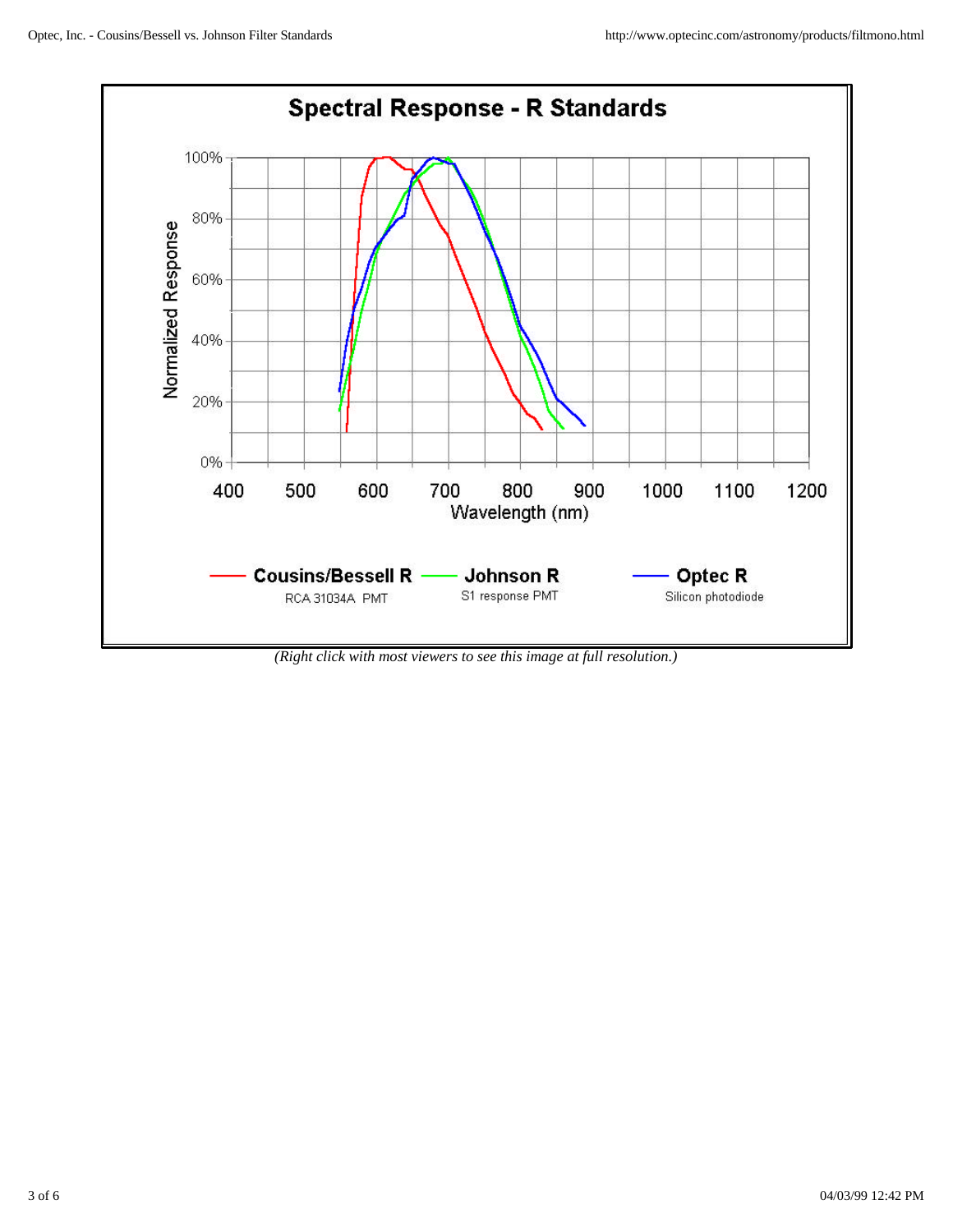

*(Right click with most viewers to see this image at full resolution.)*

The graphs titled "Spectral Response - R Standards" and "Spectral Response - I Standards" were prepared using original source material. The Johnson curves are from the Johnson, H. L., 1965, Astrophysical Journal, Vol. 141, 923. The Bessell curves were computed from filter transmission and cathode response data from Appendix 1 of Bessell, M.S., 1979, PASP, Vol. 91, p 589. The Optec curve was generated from measurements made in-house with a grating monochromator having a 1 nm bandpass and a calibrated (NBS traceable) silicon photodiode. The normalized response is the product of filter transmission and detector response in A/W. The result is then normalized for comparison purposes. These standards are what users wish to match with their photometric equipment. The Optec "standard", which strives to match Johnson, is more or less a de facto standard because it has been widely distributed through out the world for many years for better or worst.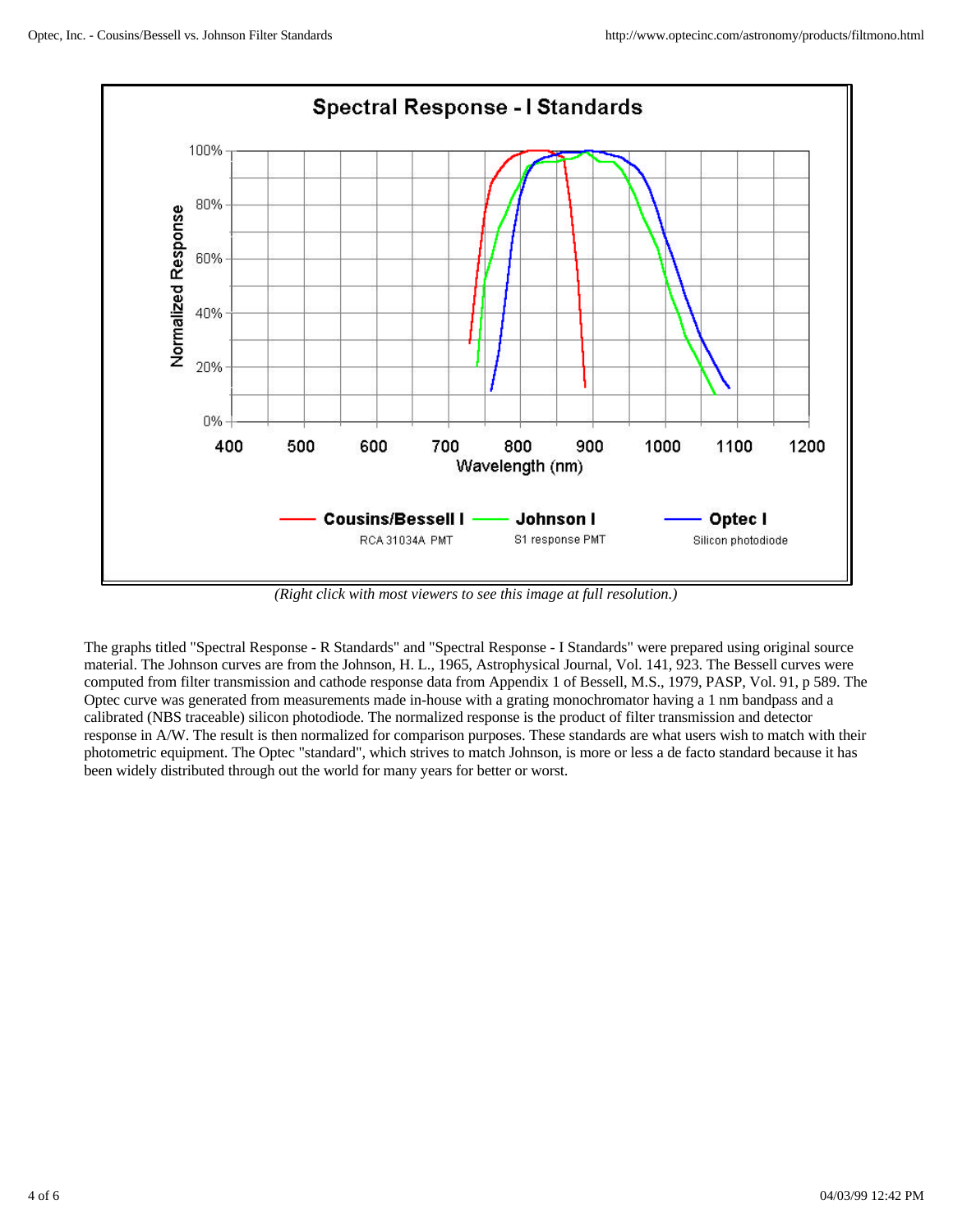

*(Right click with most viewers to see this image at full resolution.)*